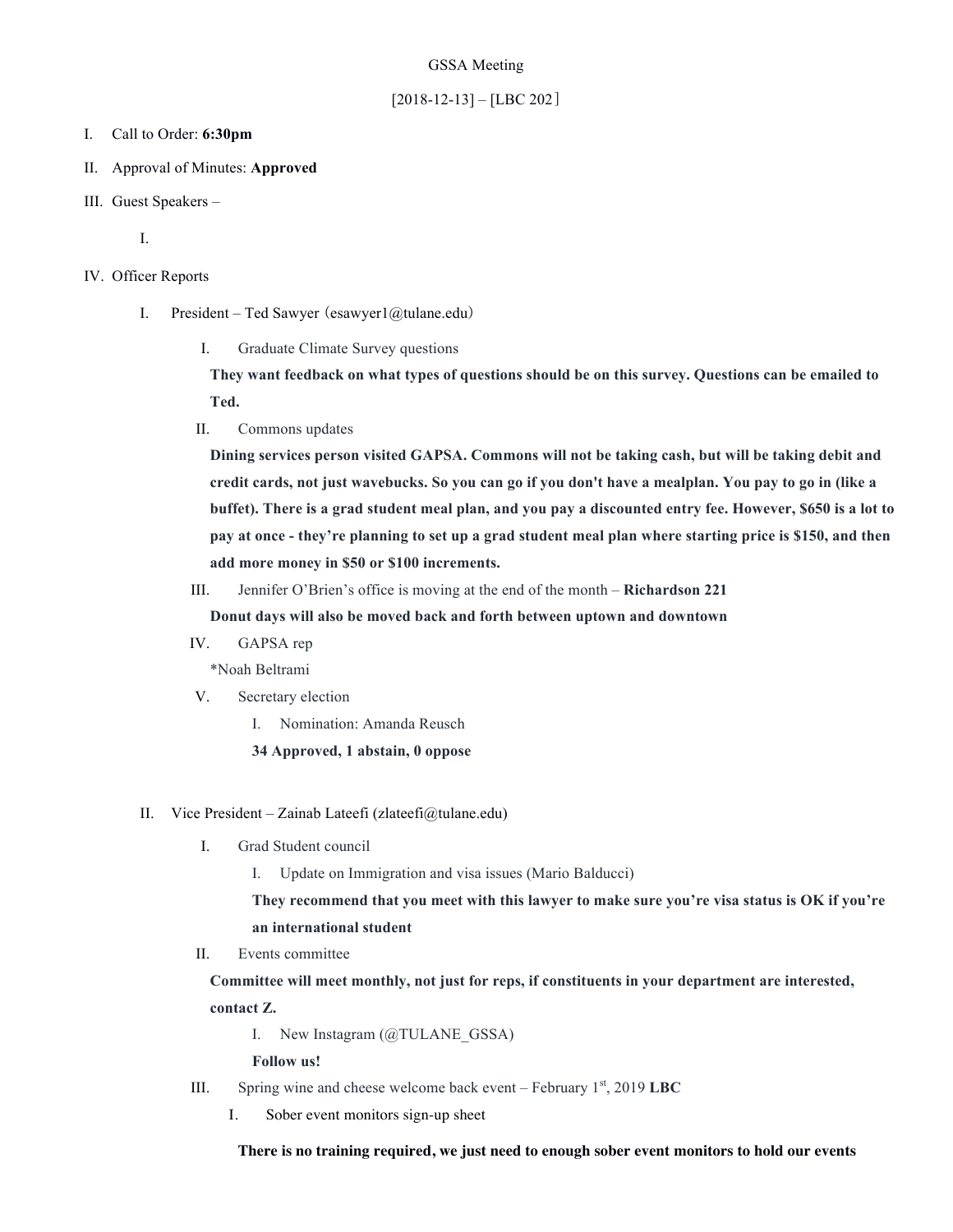- III. Treasurer Brianne Sullivan (bsulliv7@tulane.edu)
	- I. Edits to the travel reimbursement forms for indicating other funding sources and person to be reimbursed.

#### **Make sure you are indicating who is incurring the initial expenses.**

II. Reminder: Please have your constituents waiting to receive their reimbursement checks to look in the SOC first. Also, for inquiries regarding reimbursement you can reach out to Jane Rushing at rushing@tulane.edu

# **Make sure you're checking the SOC first for your checks, even if you asked for it to be sent by mail.**

- III. Travel funding request for Spring due December  $15<sup>th</sup>$  at  $5pm!$  (Conferences Jan  $1 -$  April 30)
- IV. Currently we have **\$13,760.26** in the bank for events
- V. We have **\$4,893.34** for speakers
- VI. Thus, \$**18,653.60** total
- VII. Event Request

| <b>Department</b>                            | <b>Event Title</b>                              | <b>Date</b>  | <b>Amount</b><br>Requeste<br>d | <b>Expense</b>                                          | <b>Expected</b><br><b>Attendance</b>              | Per<br>person |
|----------------------------------------------|-------------------------------------------------|--------------|--------------------------------|---------------------------------------------------------|---------------------------------------------------|---------------|
| Neuroscience                                 | <b>Neuroscience</b><br>winter<br>gathering      | 1/14/2019    | \$250                          | <b>Assorted</b><br>appetizers from<br><b>Avenue Pub</b> | 50<br>(25 graduate)<br>students &<br>plus $1's$ ) | \$5           |
| Earth &<br><b>Environment</b><br>al Sciences | <b>ESGA</b><br><b>Monthly</b><br><b>Meeting</b> | 1/23/2019    | \$175                          | <b>Pizzas</b> from<br><b>Mellow Mushroom</b>            | 25                                                | \$7           |
|                                              |                                                 | <b>Total</b> | \$425                          |                                                         |                                                   |               |

**Motion to vote on all events as a slate – 0 oppose, 0 abstain, 34 approve**

## **Motion to fund all events – 0 oppose, 0 abstain, 34 approve**

IV. Secretary – Sarah Khalil (skhalil@tulane.edu)

A.

V. New Business

**OGPS is missing information for ~1000 grad students – many people are not on the grad students listservs. Forms will be sent out in the next week – please fill them out to make sure we have all your info!**